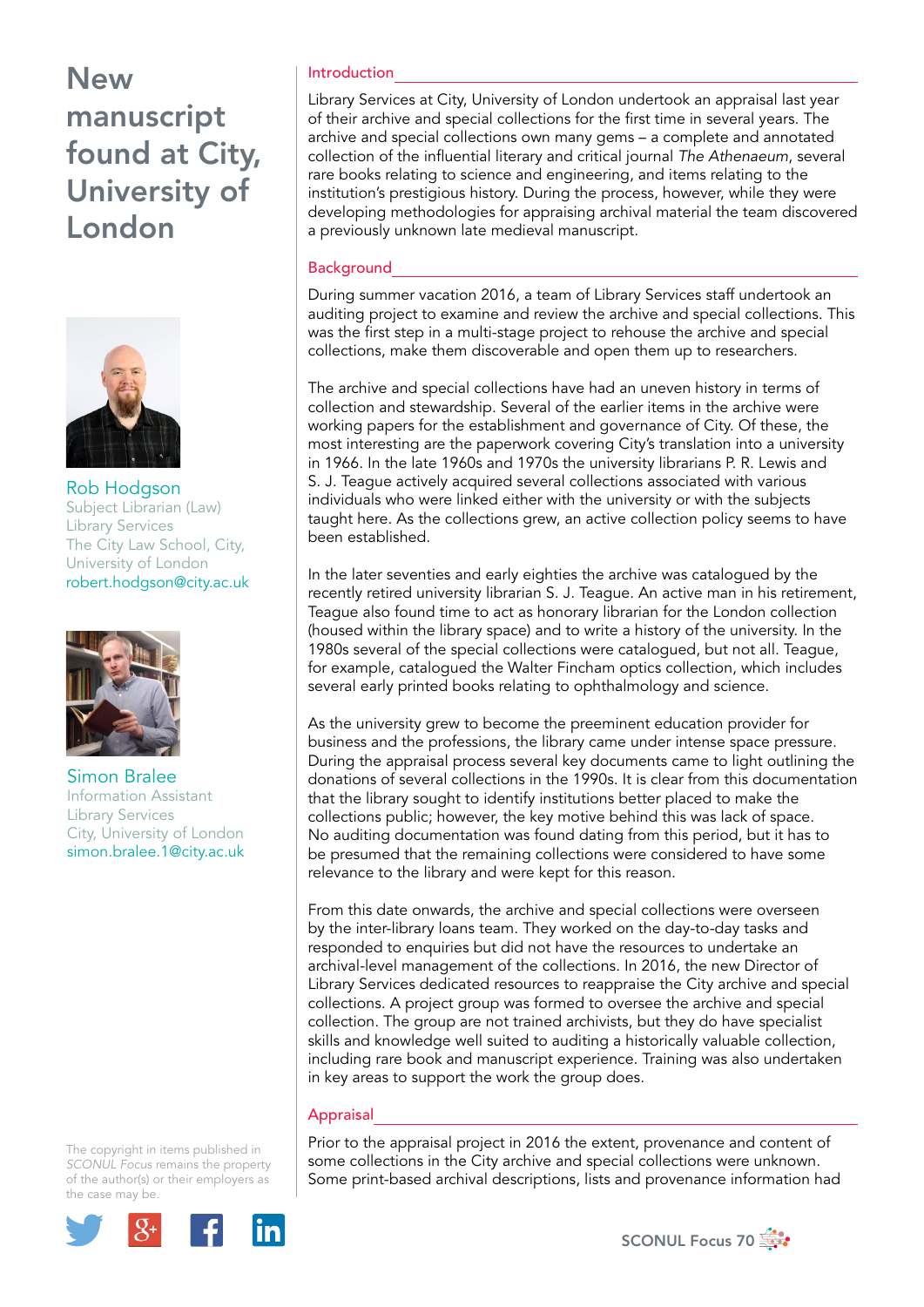## New manuscript found at City, University of London

been recorded, but these were by no means comprehensive. The appraisal process naturally had to begin by listing our collections, identifying our holdings and consulting any related paperwork (such as accession documents) in the archive in an attempt to uncover any records relating to the original deposit and its provenance. Inevitably this was easier for governance information, and harder for some collections and bequests. Following the appraisal the archive was moved from its temporary home to a more secure space which better meets preservation requirements. This all had to be completed in the relatively short timescale of the summer vacation and worked around the group's library day jobs.

At the start of the project, the group discussed the methodology for appraising the collections. Using a scorecard system, several key categories were identified. The most important were whether the collections had direct links to the university and the subjects it taught, the value of the collection to researchers and the impact of moving it to another location. The latter two categories were hard to measure as many of the collections were not publicly discoverable.

The rare books collection is part of the special collections held by the university. It contains both rare books in the technical sense (books printed 1500–1800) and rare books in the more general sense; alongside scientific texts from the seventeenth century stood paperbacks from the Left Book Club and Penguin Film Reviews. It is clear from stamp marks that several items in this collection were old library books, withdrawn from the main stock and retained on account of their age or rarity.

The manuscript was one of the items found here. Because it was hidden in a modern binding in the middle of the rare books collection, it was not obvious as one looked at the shelves that this 'book' was in fact a manuscript. As the rare books collection is not catalogued, there was no record or knowledge that this item existed prior to the audit.

### The manuscript

The manuscript measures  $18 \times 12$  cm and contains ten pages. It contains two texts – the 'Algorismus' (or 'De arte numerandi') and the 'De anni ratione' – written by Johannes de Sacrobosco (also known as John of Holywood or John of Halifax). The 'Algorismus' was the first major text of the Western tradition that dealt with and examined the use of Hindu–Arabic numerals. It became a key text of the medieval European university curriculum. Before this date, roman numerals were used. Hindu–Arabic numerals allowed a major advance in mathematics and made possible developments like mathematic calculation of physical properties, double entry bookkeeping and the Dewey decimal classification. The 'De anni ratione' is a criticism of the Julian calendar, which had been introduced by Julius Caesar in 46 BCE. Due to the complexity of calculating when to add intercalary days, the Julian calendar was prone to error. Sacrobosco was influenced by medieval Arabic astronomy. His theory – to take a day out every 288 years – was later largely discredited, probably because he did not have access to more accurate astronomic data.

The Julian calendar was replaced by the Gregorian calendar, country by country, in a slow process over a period of some 350 years, from 1582 to 1923. The changes did not take place in Great Britain until 1751–2. Both texts were very popular in the medieval and early modern period, which means that copies of the text were not uncommon.

After a brief examination of the manuscript the archive group sought professional advice from the British Library. Justin Clegg, Special Collections Reference Manager, identified the date and provenance of the manuscript from the handwriting. He advised a date of late-fifteenth century and suggested that it was likely to be from a university setting.

The copyright in items published in *SCONUL Focus* remains the property of the author(s) or their employers as the case may be.



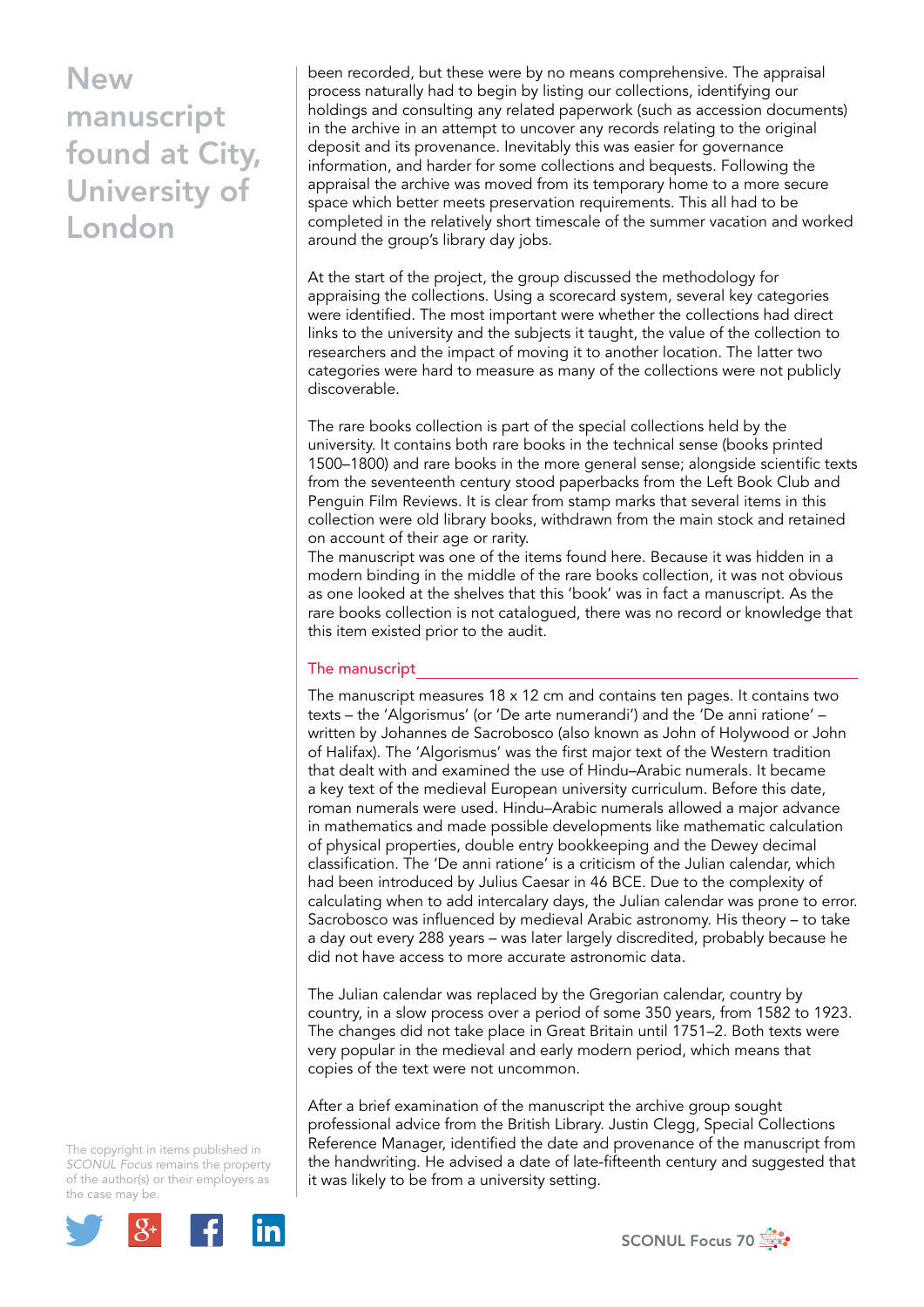## **New** manuscript found at City, University of London



*Figure 1 The calendar*

Both texts are in Latin as relatively few works were written in the vernacular in the medieval West. Sacrobosco worked in the University of Paris in the twelfth century. This was one of Europe's premier universities and attracted students from many different countries. Latin was used as a scholarly lingua franca. The decline of Latin for scholarly purposes was very gradual – both Copernicus's *De revolutionibus* published in 1543 and *Newton's Principia* (1687) were written in Latin, which would have meant that both texts could cross linguistic boundaries in Western countries.

Throughout the text the scribe of the manuscript used abbreviations. This allowed more text to be written on less parchment and made the manuscript cheaper to produce, and hence to buy. The abbreviations followed standard practice of the medieval period in various languages. The first word of the text, 'Compotus', has been abbreviated to Compot with a superscript symbol (looking like a backward 'c' or an exaggerated apostrophe) to represent the final letters 'us'. First letters of initial words (the rubric) are written in red ink in order to make them stand out (see Fig. 2).

no turt nou planeral *abunlur* 

The copyright in items published in *SCONUL Focus* remains the property of the author(s) or their employers as the case may be.



*Figure 2 Rubric and marginalia*

SCONUL Focus 70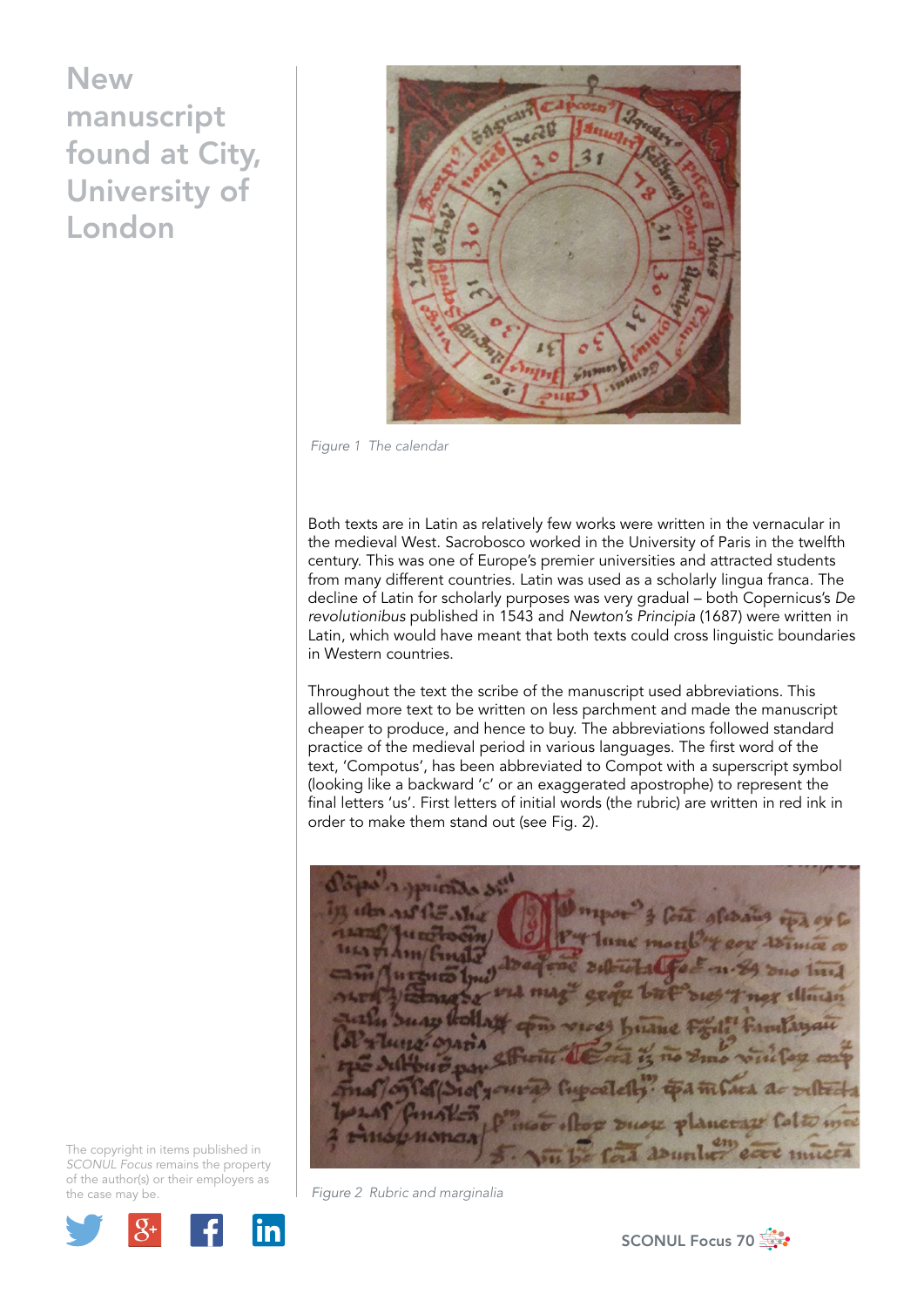## **New** manuscript found at City, University of London

There is evidence of two different styles of handwriting (or 'hands') – one in black and red and the other in a brown ink (Fig. 2). The brown ink seems to be written around the black text and may be the notes of the first reader. This kind of writing (or 'marginalia') can be very valuable to historians when reconstructing the *Weltanschauung* (or worldview) of a medieval university.

At the side of the manuscript you can see several regularly placed holes (prickings) (see Fig. 3) which would have been made by a copyist, or, more often, the copyist's apprentice. The copyist could then draw lines across the page to help them write neatly.

*Figure* 3 Prickings

Manuscripts are notoriously easy prey to parasites and this one contains several holes. The word 'bookworm' originally referred to insects that bored through pages of the book, and you can sometimes trace their routes through books. Holes that appear after the creation of a manuscript are called *lacunae*, a term that is also sometimes used for gaps in text or missing words. If you look closely at the hole in Fig. 4, however, you will notice two very interesting things. First, the text has been written around the hole, and secondly the holes show signs of repair. These holes are not lacunae, but were in existence when the manuscript was written, the reason for this being that during the preparation of parchment the skin of the animal was dried and stretched. Any minuscule holes in the animal's skin at the time of death would stretch in size. Equally, a heavy-handed parchment maker could cause damage during production. The older the animal, the more holes the parchment would be likely to show. Expensive manuscripts would often use younger animals. Vellum, the luxury writing material of the medieval period, was prepared from calf's skin.

The copyright in items published in *SCONUL Focus* remains the property of the author(s) or their employers as the case may be.



SCONUL Focus 70